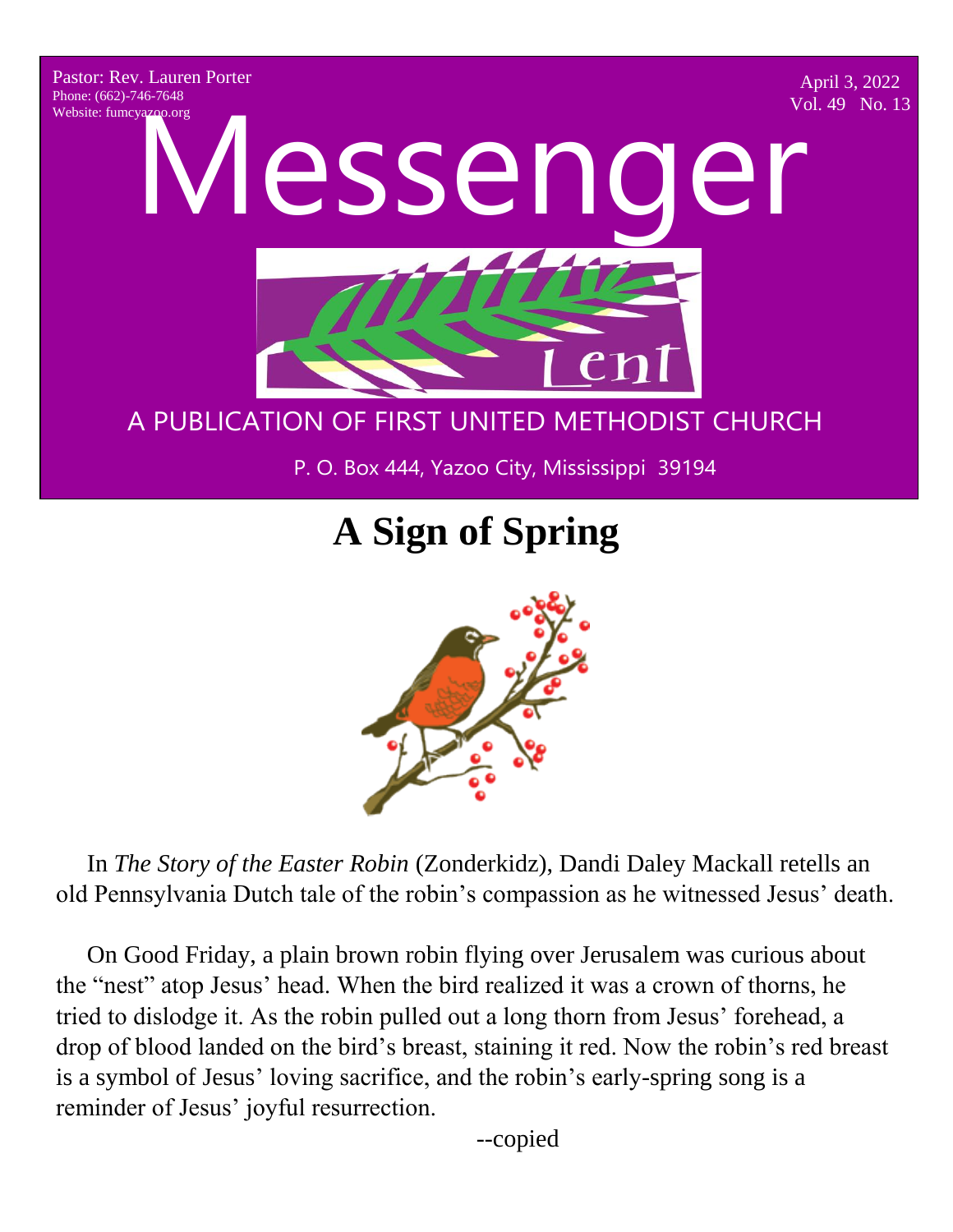tpril

#### **SUNDAY, APRIL 3**

 9:00 a.m. Contemporary Service 9:50 a.m. Sunday School 11:00 a.m. Traditional Service 6:00 p.m. Bro. Lauren's Bible Study 6:00 p.m. Youth **MONDAY, APRIL 4** 9-12 noon Methodist Market 6:30 p.m. Prison Bible Study **TUESDAY, APRIL 5** 6:00 p.m. Ladies' Bible Study/Millie's **WEDNESDAY, APRIL 6** 5:00 p.m. Children's Choir 5:45 p.m. Planet 456 & Children's Bible Study 6:00 p.m. Chancel Choir 6:00 p.m. Bro. Lauren's Bible Study 6:00 p.m. Youth 6:15 p.m. Snack Supper **SATURDAY, APRIL 9** 9-12 noon Methodist Market



- 3. Nicholas Swafford Hayley Martin
- 4. Gloria Kirk
- Jase Patterson 6. Martha Lyles
- Charles Davis Carter Ketchum Matt King
- 7. Hayes Kyle Christy Vandevere Tate Potter
- 8. Luke Richards



 *J. T. Ketchum, Jr.*  Mr. & Mrs. Mike Phillips

## *Bobby Thompson*

Mr. & Mrs. Mike Phillips



If you would like to fill an Easter basket for a child, the baskets will be available for pick up in the Fellowship Hall this Sunday.

Directions:

1. There will be a sign out sheet in the Fellowship Hall. Print your name next to the number on the basket you are taking. The number will be on the bottom of the basket as well as on the prayer card that goes with the basket.

2. Fill the basket. (Suggestions: a book, coloring book or devotional book that includes the Easter story, school supplies; Walmart gift cards, toiletry items, books, small toys, candy, personal note/card)

3. Return the baskets to the church by Tuesday, April 12th.

4. Commit to praying for your child throughout the year. You may send a card or letter to your child if the address is available.

If you would like to personally deliver your basket, please let me know and I will make those arrangements.

Thank you, Allison Hughes 571-4964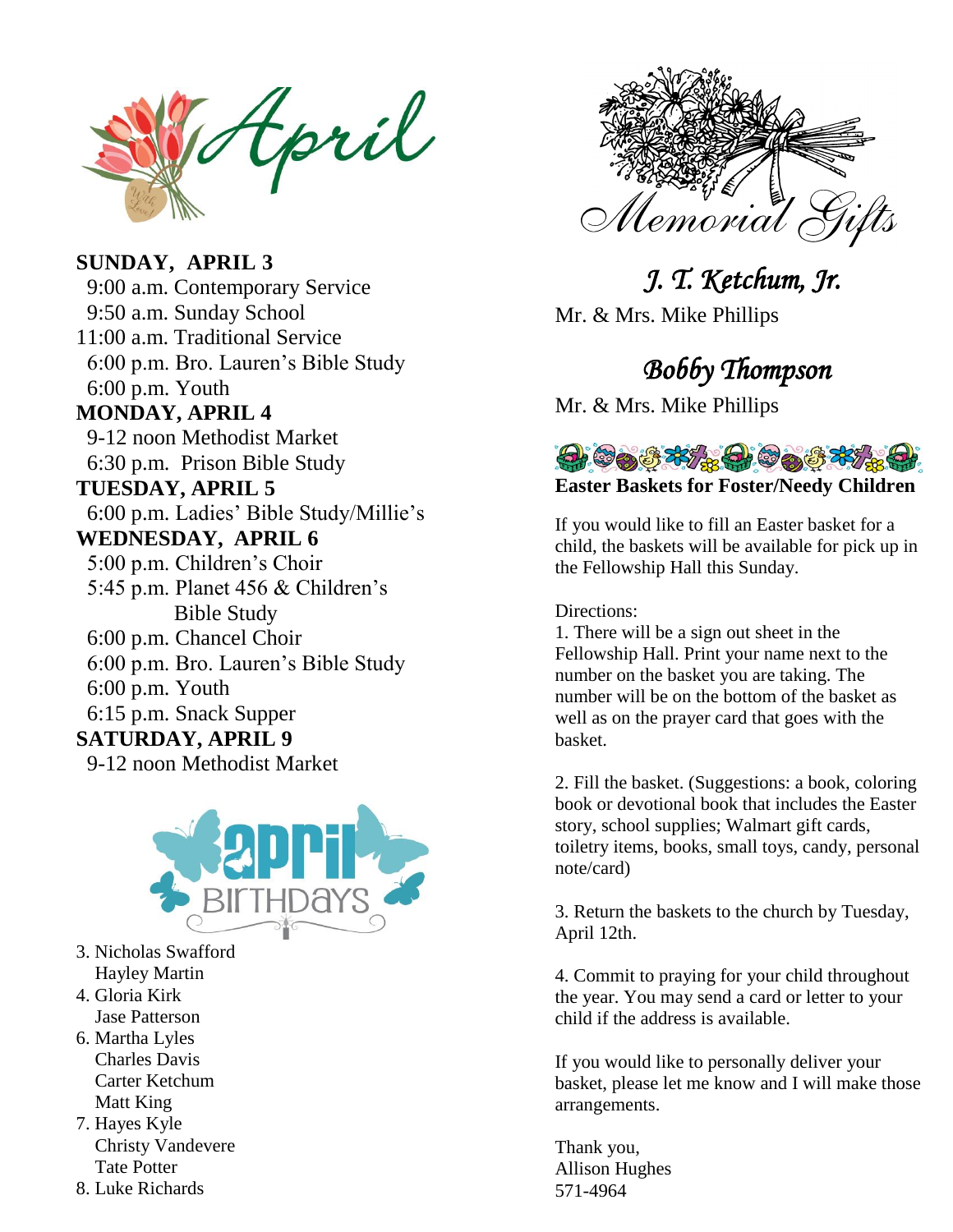Solid Ground

# **Sunday School**

In the series that we begin this month, **Living a Godly Life**, this week's lesson, *On the Move,* reminds us of how life takes us through ups and downs. We will be reading from the book of Philippians. This lesson is about some of the hardships that Paul went through, and how he chose to face and handle these difficulties.

# **Sunday & Wednesday Night Group**

 As we begin the Season of Lent, the Youth have been challenged to take up a specific Daily Scripture Reading throughout the 46 days of Lent, in hopes of strengthening their personal spiritual walk.

We will resume this Sunday night and Wednesday at our regular time.





# **Special Palm Sunday Announcement**

 We invite all of our children to bring in the palm branches on Palm Sunday, April 10, at the 11 o'clock service. The Hiskidz Choir will sing with the Chancel Choir "Hosanna to the King." Please come to rehearsal on Wednesdays at 5 p.m.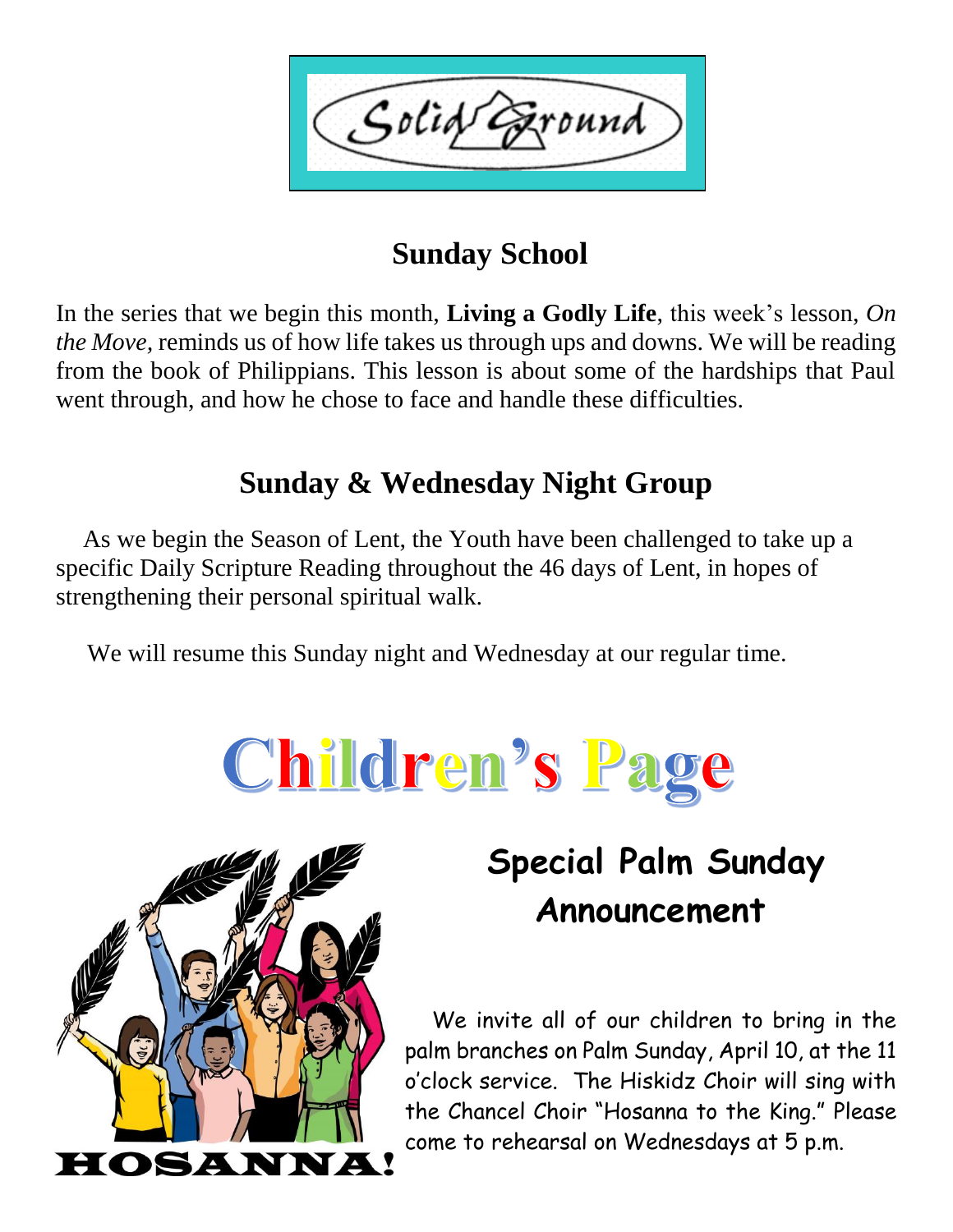# **Hiskidz and Bible in Life**

This month starts a new series in Sunday school, **Living a Godly Life.** In our lesson this Sunday, *Jesus Promises a Helper,* Jesus talks to his disciples while they were gathered for Passover. He explained to them that he would send an advocate to be with them. He was talking about the Holy Spirit. This Sunday we will talk a little more about the Holy Spirit.

# **W.O.W WEDNESDAY CHILDREN'S MINISTRY**

W.O.W Wednesdays children's Bible Study has resumed, and we hope to see the kids on Wednesday's at 5:00 p.m. We will be focusing on the events of Holy Week for the next few sessions. Supper will follow at 6:00 p.m.

# **BRANSON TRIP**

Planet 456 children's group will be going to Branson the weekend of April 1-3. We will attend the Sight and Sound Production show "Jesus." This will be a great time for the children to see a live performance of many stories in the Bible.



There will be a Preschool Easter Egg Hunt and a Hiskidz, grades 1-6, on Wednesday, April 13, at the church at 5:30. More information will be given next week.